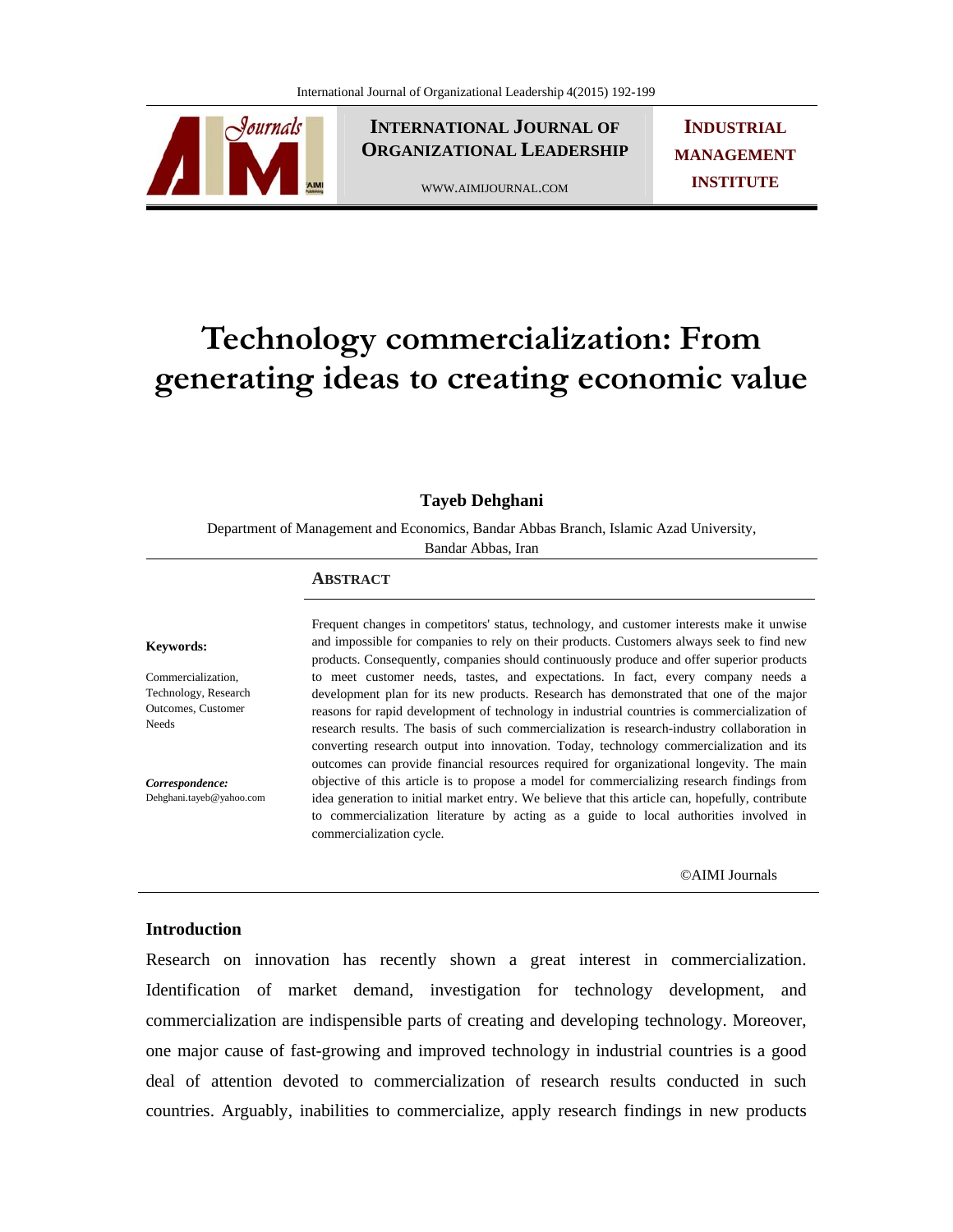and processes, and introduce them to market are major drawbacks of developing countries. Rapid changes occur in technology, customer interests, and competitors' status. Therefore, companies attempt to modify their products in accordance with the taste and need of the customers in order to survive and be actively involved in international competition. This requires technology development and commercialization of products in companies. The review of the extant commercialization literature displays concerns that merely 1 or 2 out of 1,000 raw ideas ultimately become commercialized. Also, it is assumed that to build a successful profitable business, creative ideas should be commercialized. As conceptualized in the literature, commercialization is a complex non-linear cycle which necessitates that all involved authorities effectively perform their responsibilities. Lack of financial resources devoted to commercialization which can act as a facilitator and poor access to guidelines to apply research findings took the lead in proposing a commercialization model in this paper.

 Commercializing research output proposes directions for future research and, accordingly, provides a catalyst to the knowledge-based economic development of countries. It also brings about economic prosperity and scientific growth which are critical starting points for countries to become a source of knowledge production. Such achievement is feasible through valuing research and its findings as well as achieving an effective interaction of components relevant to national innovation system.

 Commercialization process has some key features. Firstly, it is a cycle whereby a given input passes through a series of stages to reach a specific output and in every stage some value is added to it. However, the chain of stages gives the product more added value than the sum of added values at all stages. Secondly, this process, in an attempt to help investors reap benefits, exploits all possible potentials including labor force, organizational structure, rules and regulations, technology, and whatever which deserves to be considered potential. Thirdly, technology commercialization is a necessary part of innovation. If technological innovation is assumed to range from idea generation to initial market entry, there will be no innovation and, thus, no technology without commercialization (Reamer, Icerman, & Youtie, 2003). Ultimately, the cycle aims at offering benefits to technological innovation investors. This feature is appealing to a vast majority of entrepreneurs and researchers. Accordingly, technology commercialization can be viewed as a help to an idea or innovation in order to reach its market. Therefore, today commercialization is considered a necessary part of innovation chain and the researcher is supposed to generate, nurture, transform, and finally commercialize the good ideas in development stage. The current paper proposed a model for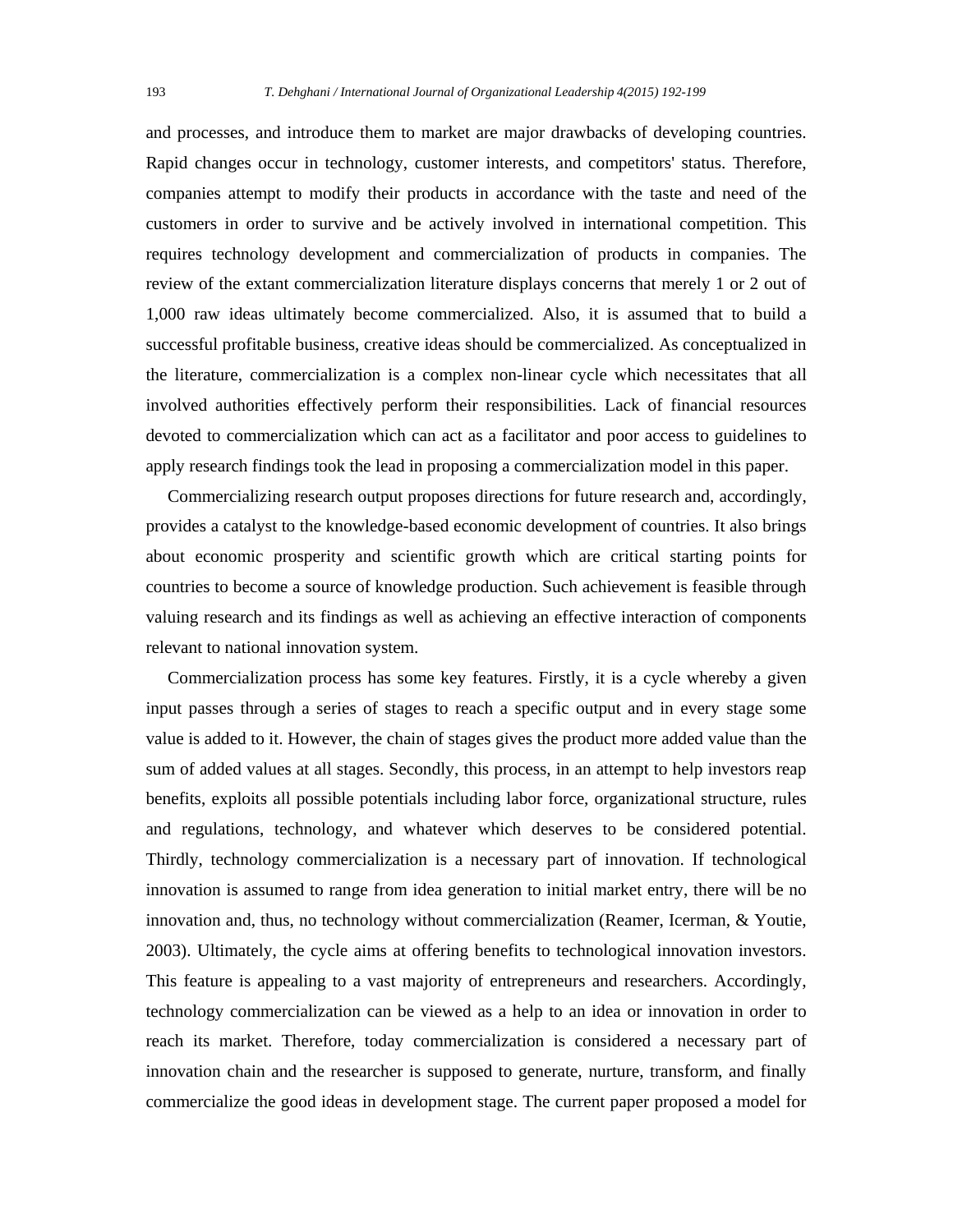commercializing ideas form idea generation to initial market entry. To the best of our knowledge, no such model has been presented before. Hopefully, this model can act as a guide for those involved in commercialization and can shed light on the path to it.

# **The Literature Review**

Developed countries have a long history in commercialization of ideas and research outputs. For instance, university-industry collaboration in the U. S., concerning linkages between universities and industries in commercialization of innovations and research findings, dates back to decades ago, to the Morril Act of 1862, also known as the Morril Land-Grant acts, defense R & D during World War II, and competition between two Cold War rivals, the Soviet Union and the U. S.. These are U. S. statutes that allowed for creation of land-grant colleges. In addition, the Bayhe-Dole Act, enacted in law in 1980, encouraged universities to acquire patent government-funded research inventions and to engage with industries in technology transfer and research commercialization (Wu, Welch, & Huang, 2015).

 In today's world, commercialization is one of the most controversial issues. A number of companies and countries give first priority to this issue and allocate their attention among a number of activities. However, even within industrial countries there are some barriers to commercialization such as financial problems, inefficiency of organizational bureaucracy, paucity of research on the influence of organizational strategies and understanding necessary interaction between research teams, lack of mass production, evaluation of research findings, implementation of reforms, and product optimization which are being gradually eliminated.

# **Definitions of Commercialization**

The literature continues to burgeon with multiplying definitions of technology commercialization. In one definition, it involves creating a suitable product with fair price in an attempt to satisfy market demand (Ghazinoori, 2005). In another definition, commercialization is the process of strengthening the linkages between science and economy through technology transfer. Put differently, it is a process through which knowledge and technology are transferred from universities and research centers to industries and new businesses. Commercialization is a complex process influenced by a variety of factors such as infrastructure, technological, social, political, and historical. These factors may either facilitate or impede the commercialization cycle. A combination of above definitions is adopted by present researcher(s). Generally, commercialization can be categorized into three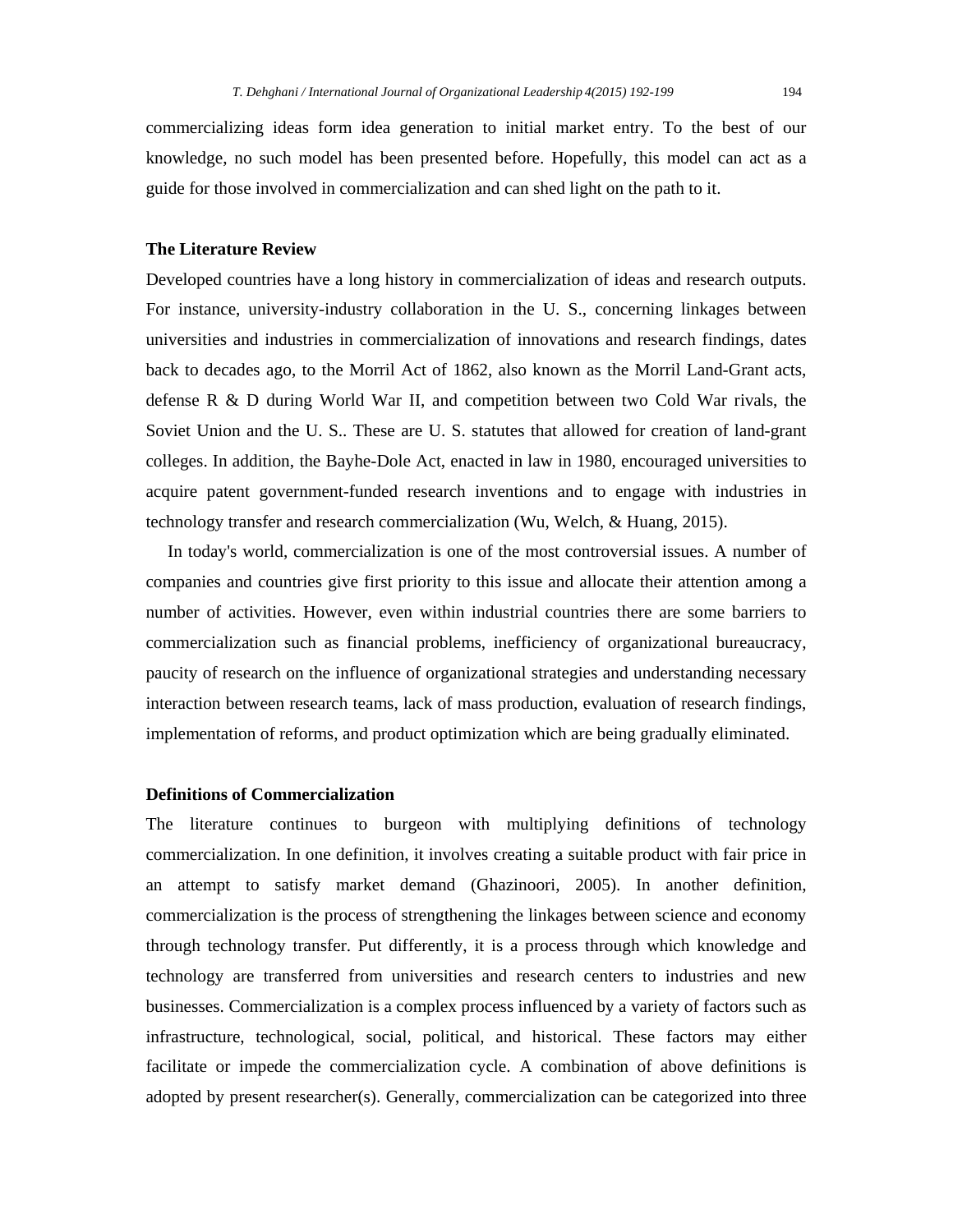different layers of infrastructure, namely technical and market issues, attitudes and policies, and services. There appears to be a widely expressed belief that people's negative attitudes may impede the commercialization cycle. Experience shows that changes in scientific and technological policies of different countries have helped them make a giant leap in technology development. Bahreinin and Shadnam (2007) stated that appropriate policy making can also be used to foster basic change in attitudes and views. There are some significant issues facing the commercialization that require authorities' attention and remedy. For instance, market as the critical success factor in the commercialization process can determine the success or failure of the whole supply chain. If there is a market, companies are to come up with methods for entering and conquering the market and exploring interactions among different elements of it. Otherwise, a market should be created which requires appropriate and specific mechanisms for creating market demands and needs. Some other obstacles to technology commercialization are paucity of researcher participation in creating market opportunities and production environments, time-consuming nature of capital return in technology commercialization, and time-consuming nature of commercialization itself due to which many innovators and entrepreneurs perform insufficient research about the market and, consequently, only one idea from 2,000 becomes successfully commercialized.

 Sohn and Moon (2003) attributed difficulties in commercialization to intellectual property, conflicting policies, lack of clarity of capital markets, lack of awareness of customer needs, variability and inaccessibility in technology, paucity of interactions between researchers and executives, inefficiency of commercial management in R & D companies, need for patent rights for inventors, founders, and personnel; scarcity of funds consistent with the needs of young companies in any stage of growth, and rarity of any thorough model for the commercialization cycle. In fact, commercialization is in fact an art rather than a science.

Investigations have also indicated that the success of  $R \& D$  commercialization depends on factors such as foreign direct investment capability, effective ownership of  $R \& D$  results, entrepreneurial skills, and government plans and policies.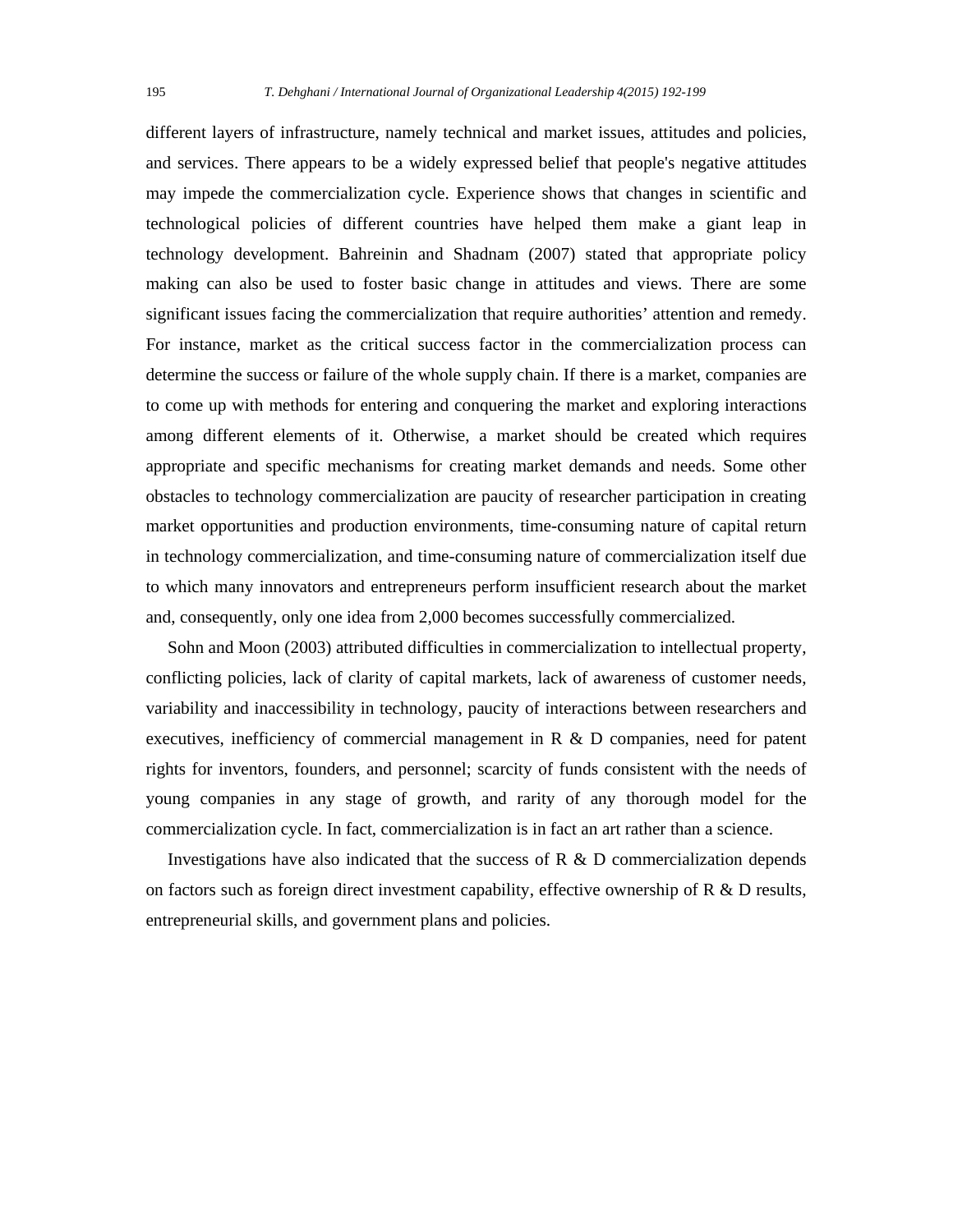

*Figure 1*. The proposed model of commercialization of technology from idea generation to economic value creation

#### **Stages of Commercialization**

Commercialization happens in thirteen stages the first of which is idea generation. It is the result of intellectual inquiry and stimulation which may originate in encountering environmental factors or studying different resources to resolve ambiguities. In the second stage (developing and nurturing the idea) the idea is confirmed and complemented with regard to structure, conception, and application in order to be adjusted to customer and innovation teams' understanding and perception. The third stage is technical, market, and commercial feasibility study. In this stage the product is meticulously examined to identify its potentials before its breaking into the market. Technical feasibility study refers to the provision of primary materials and equipments for initial production, recruiting and training expert human resources, optimal deployment of technology, and examining current technology levels for implementation purposes, capability for documentation of technology, and ease of the application procedure and training. Market feasibility study includes description of the industry, current market analysis, competition, current demand level, anticipation of future market potential, prediction of future demands, technology pricing strategies, and finally setting market entry policies and estimation of its relevant costs. Ultimately, commercial feasibility study consists of profitability prediction, breakeven analysis, and assessment of sales.

 The fourth stage is prototyping products. After the assessment of technical, market, and commercial feasibility the idea should be immediately converted into a physical product in order to prepare the conditions for mass production. In this stage, the idea is designed by using the 3-D simulation software and the prototype is implemented and piloted if there are no design-defect cases and marketing flaws. To receive feedback from customers and identify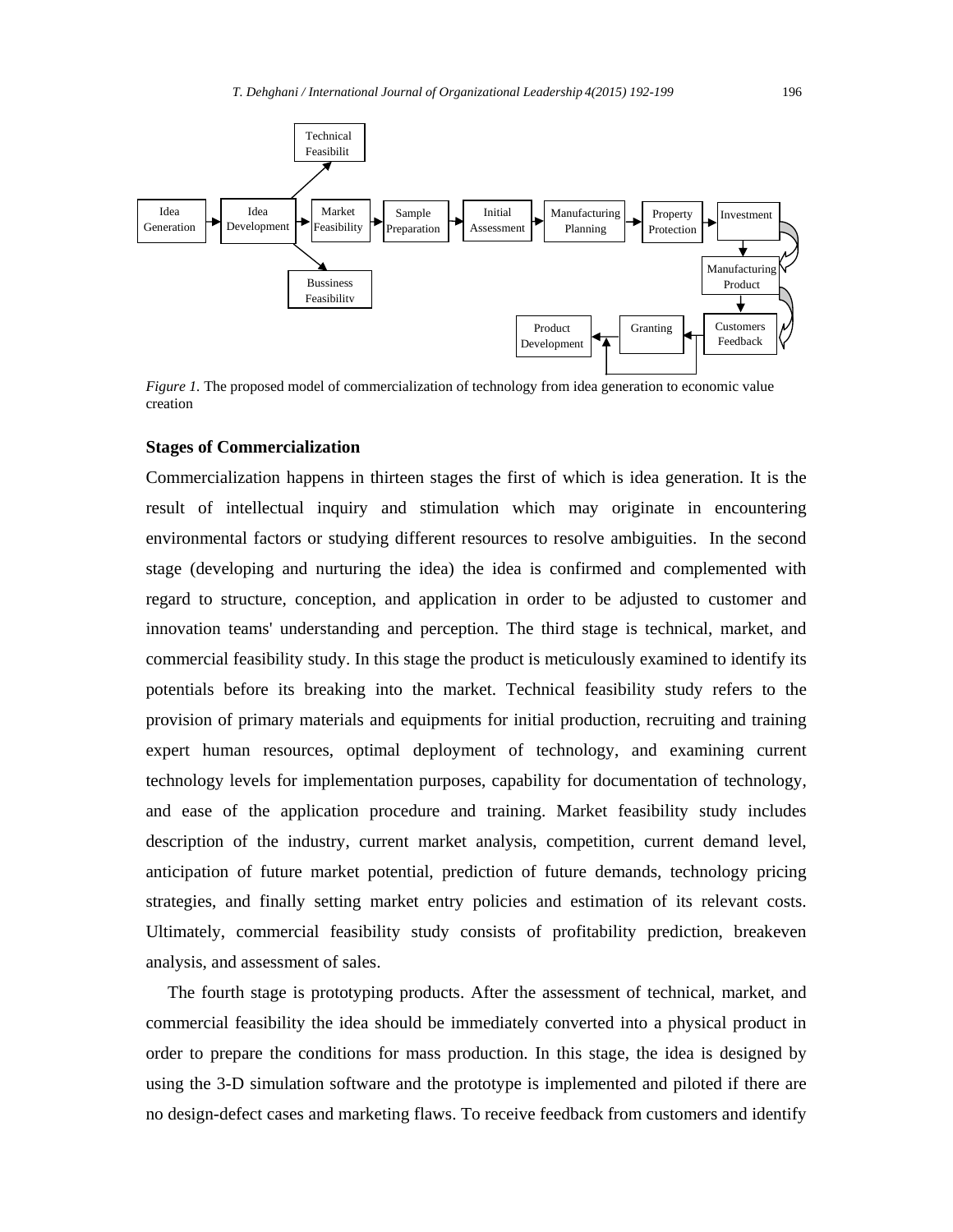strengths and weaknesses, the product may also be shown in exhibitions or presented in seminars. The next stage is primary evaluation in which the engineering team through access to initial manufacturing plan evaluates the product in terms of technical structure and appearance and takes measures for mass production. It is imperative to mention that here it is essential to get customer feedback so that improvements can be made. The sixth stage is production planning. To facilitate sustained mass production, principled plans should be developed for methods of preparing primary materials and production, marketing processes, super-ordinate and subordinate elements' relations, and constructive interaction with stakeholder organizations and individuals. Protection of intellectual property by means of the intellectual property rights is the next stage. Another way to bring innovations to market is to position the new product through distinguishing it from similar products offered in the market (Fuertes-Callen & Cuellar-Fernandez, 2014). Hence, serious steps should be taken to record the idea either for legal protection of the ideas of inventor or innovation team and prevention of stealth and forgery or for increasing motivation for the improvement of product status in terms of technology advancement in order to distinguish the product from those of other companies.

 The eighth stage of commercialization involves investing. Once safety, capital return, and profitability are ensured, it is time for investors to take serious steps. The ninth stage is product manufacture wherein the idea, having passed through value chain and ensuring product value, becomes practical and produced. The tenth stage in commercialization is technology pursue. After the product is sold, the company should ensure that all customers in their time of need have the ability and skill to use it. In addition, product market should be constantly observed to help identify the gaps between the existing and desired states by increasing productivity through introducing the new technology. In fact, providing effective customer feedback which can help managers to identify their current and also possible future needs can help create product identity. The next stage is provision in licensing agreements. In order to extend technology, obtain profit, and meanwhile conform to intellectual property rights, the rights to manufacture the product are granted to authorized applicants in the form of license agreements. The twelfth stage is technology improvement which is accomplished through receiving customer attitudes and feedback as well as combining multifarious technologies and creating an integrated system. The last but not the least is product development. To retain product status, technology-relevant defects should be corrected and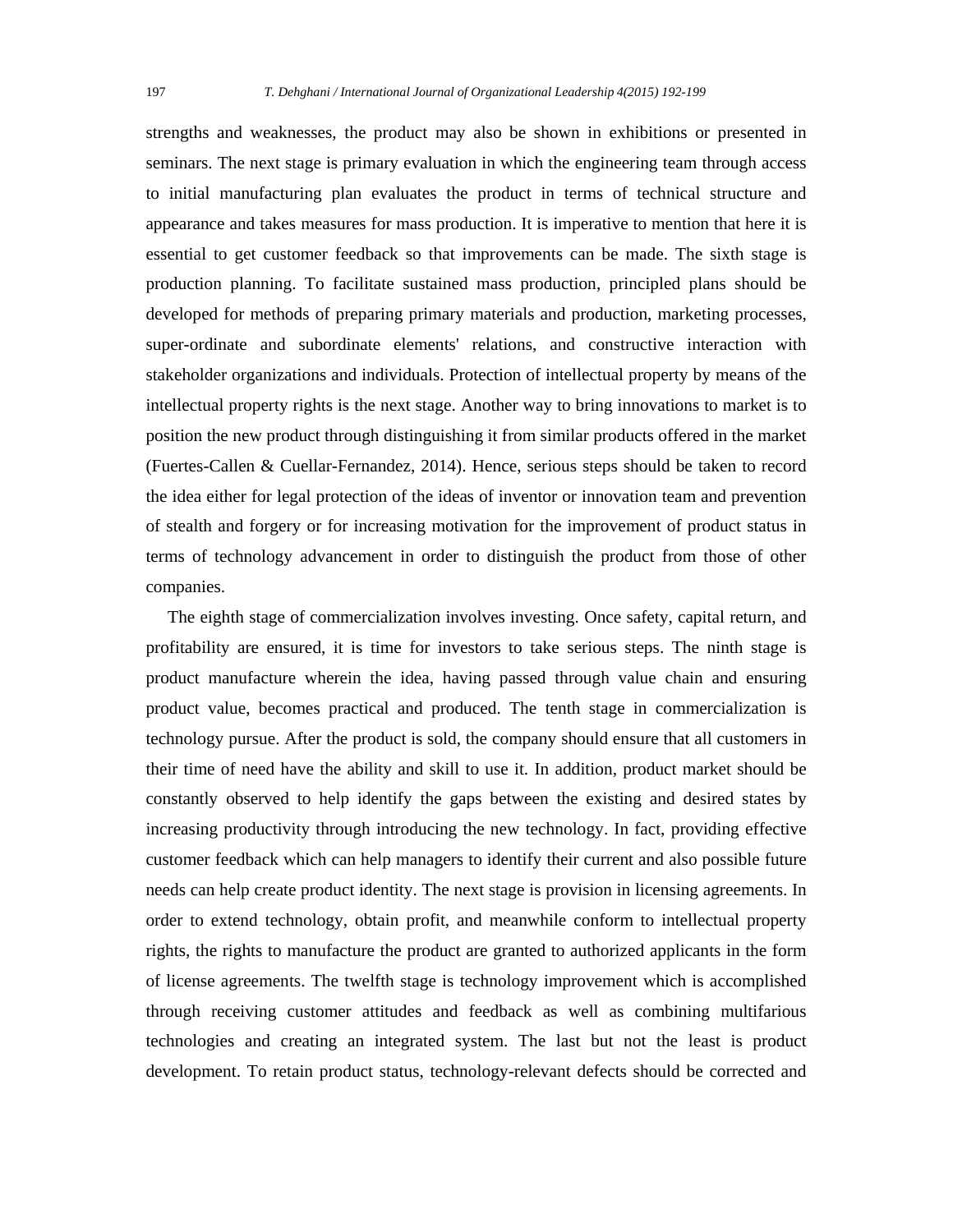options which distinguish the product form similar products should also be taken into account. Such uniqueness also brings about continued profitability.

 The focus of this article is the success of commercialization of a good idea which four factors determine, namely team work, hierarchical move from idea generation into the implementation phase of principled plans, disciplines, and perseverance. Team work with the help of the suggested technology commercialization model is the most critical factor since forming an innovation team ensures the feasibility of commercialization.

 The most equipped commercialization team is one which is comprised of four characters, i.e., innovator or inventor, investor, technology expert, and entrepreneur (Shaverdi & Baghdadi, 2010). Inventor is a person who creates and presents a product or process which is either new or better to the existing ones and investor is an individual who invests in properties such as shares, products, and ideas with an aim of gaining profits. In addition, an entrepreneur is a possessor of an idea, an enterprise, or a high-risk investment company that voluntarily accepts the inherent risks associated with starting and growing a new business, product or service. Finally, technology expert is an individual who applies scientific knowledge to practical problems. These four characters should perform their roles effectively apart from any harmful conflicting views and by relying on main goals, i.e., economic growth of the country, job creation, and self-sufficiency.

### **Concluding Remarks**

In sum, this research article deals with commercialization of research findings which is an essential and inevitable process. Experiences of classical high technology regions (e.g. Silicon Valley) and emerging new technology centers around the world demonstrate that transfer of economically useful scientific knowledge from universities to industries could generate substantial economic growth. In order to economically and socially utilize potentials of research sector, managers and other involved authorities must greatly value ideas and research results through rational decision-making or implementing proper strategies related to the country. This requires organizing the findings of research organizations and universities as well as comprehensive participation of all stakeholders.

 The extent to which every organization takes part in R & D activities and product development for surpassing its competitors depends on the strategic position of the organization in demanding market environment. It is customers' needs and wants which instigate creativity and innovation in the development process of a new product. Maintaining